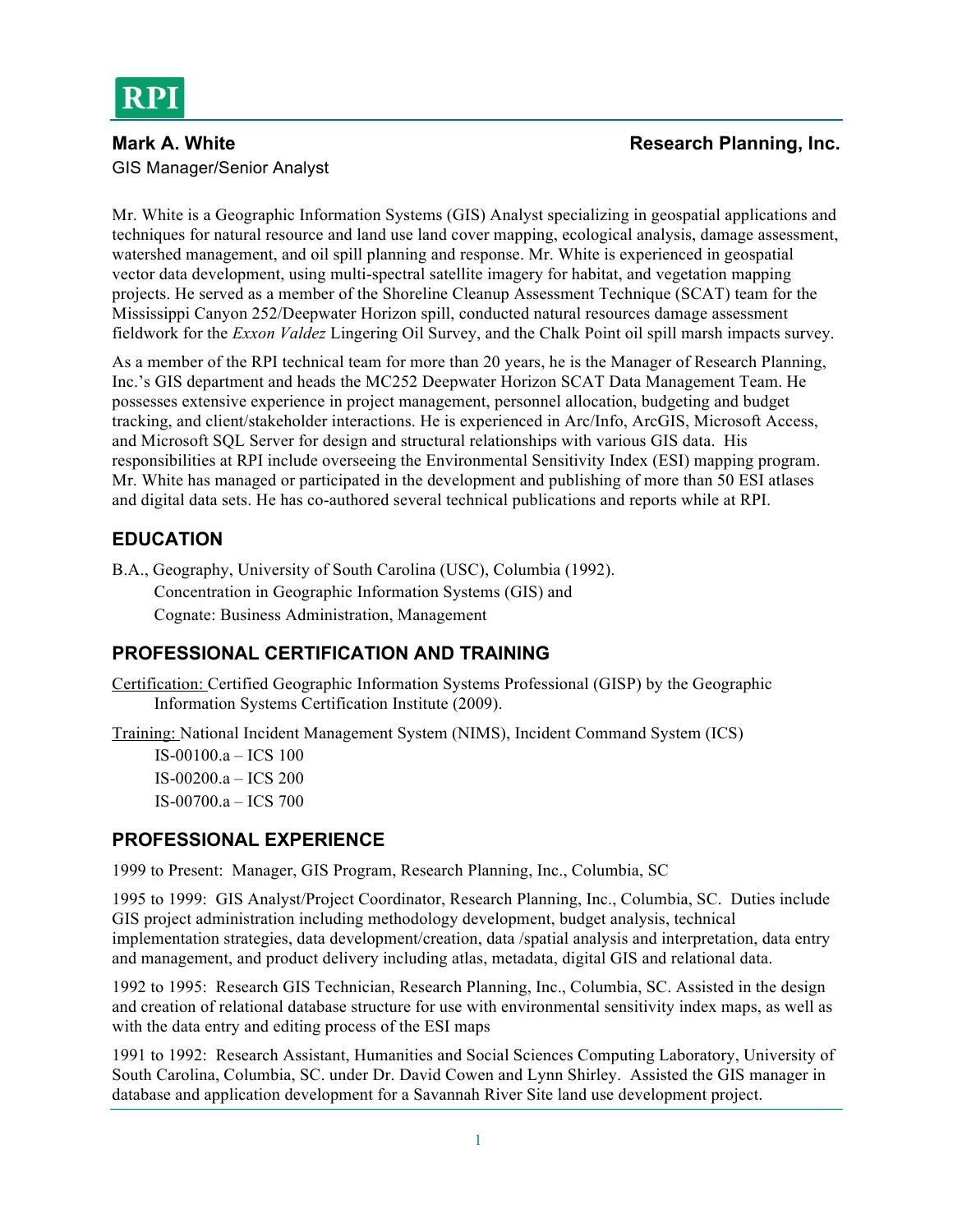

Mr. White's experience is outlined separately on the following pages in four main areas:

- 1) Coastal Resource Mapping/ESI
- 2) Oil and Hazardous Material Spill Response/Assessment
- 3) Alternative Energy / Environmental Assessments
- 4) Watershed Restoration

## **COASTAL RESOURCE MAPPING FOR OIL SPILL CONTINGENCY PLANNING AND RESPONSE**

Environmental Sensitivity Index (ESI) Mapping: Mr. White served as the project lead and/or data analyst on the following ESI Projects used for coastal zone management, contingency planning, and hazardous material/natural disaster responses:

| Lake Superior                          | 1993      |
|----------------------------------------|-----------|
| Western Lake Michigan                  | 1993      |
| California (Northern)                  | 1994      |
| California (Central)                   | 1994      |
| Northern Lake Michigan                 | 1994      |
| Southern Lake Michigan                 | 1994      |
| California (Southern)                  | 1995      |
| Florida (6 atlases)                    | 1995-1997 |
| Massachusetts                          | 1999      |
| El Salvador (2 volumes)                | 1999      |
| Alaska (North Slope)                   | 1999      |
| Alaska (Prince William Sound)          | 2000      |
| Gaza Strip                             | 2000      |
| Alaska (Southeast)                     | 2001      |
| Connecticut                            | 2001      |
| Hawaii including NWHI (2 volumes)      | 2001      |
| Northwest Arctic, Alaska               | 2002      |
| Honduras, Caribbean Coast (2 volumes)  | 2002      |
| Western Alaska                         | 2003      |
| American Samoa                         | 2003      |
| Bristol Bay, Alaska                    | 2004      |
| Columbia River, Ore./Wash.             | 2004      |
| North Slope/Chukchi Sea, Alaska        | 2005      |
| Guam & Northern Mariana Islands (CNMI) | 2005      |
| Virginia (2 volumes)                   | 2005      |
| Panama, Panama Canal                   | 2005      |
| Central California and MBNMS           | 2006      |
| Alabama                                | 2007      |
| Maryland (2 volumes)                   | 2007      |
| Northern California                    | 2008      |
| Southern California                    | 2010      |
| North Carolina (3 volumes)             | 2011      |
| Florida Panhandle                      | 2012      |
| South Florida                          | 2013      |
| Texas, Upper Coast                     | 2013      |
| Louisiana                              | 2013      |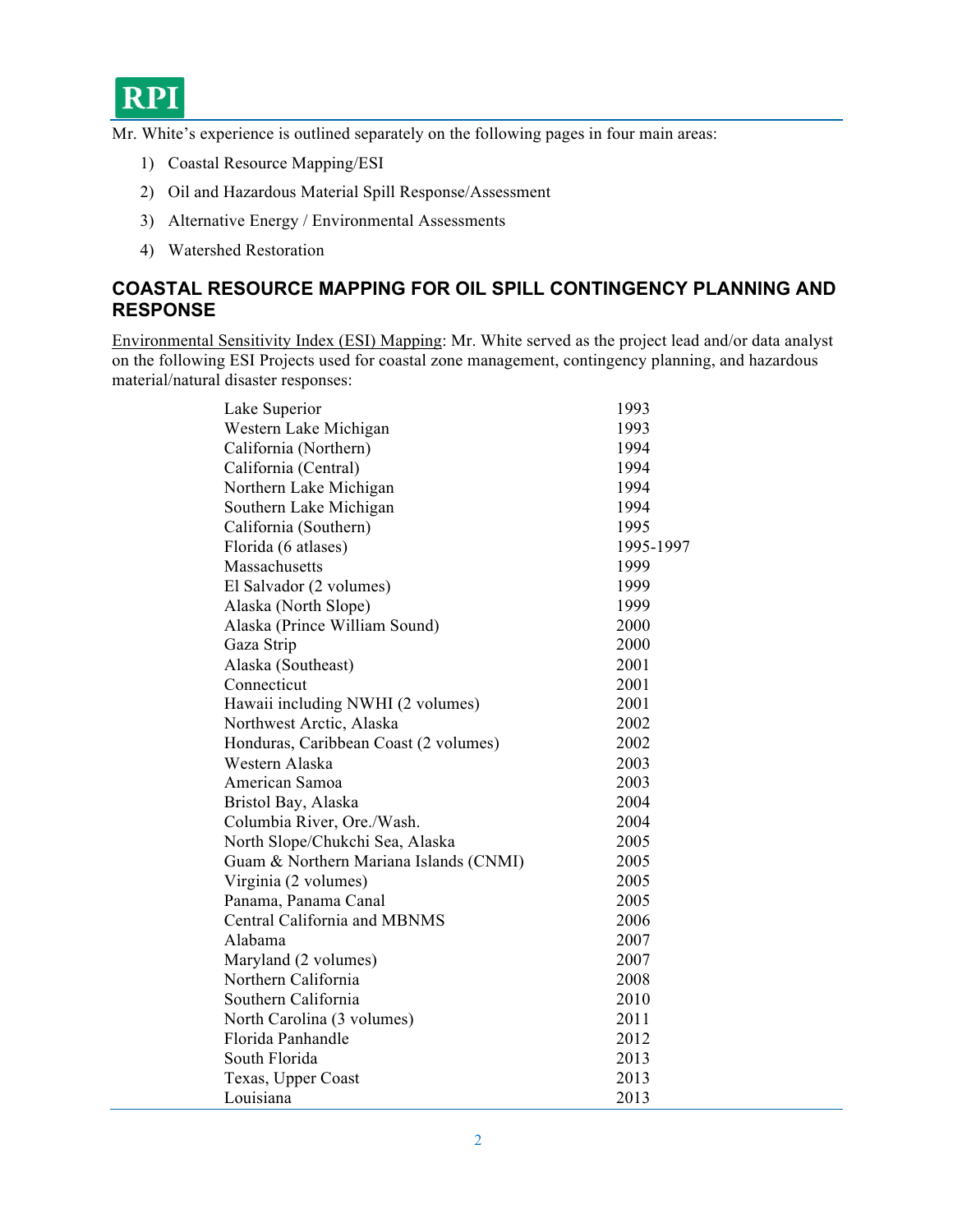

| Delaware Bay                                                                          | 2014 |
|---------------------------------------------------------------------------------------|------|
| Washington and Oregon Outer Coast                                                     | 2014 |
| Plus many other domestic and international ESI atlases (more than 50 atlases and data |      |
| sets published).                                                                      |      |

His role as project lead requires organizing and managing a multi-disciplinary team consisting of coastal geomorphologists, ecologists, GIS personnel, and cartographers. He assists with project logistics including the ESI classification overflight coordination with the USCG as well as the biological and human-use data collection meetings. Because he is intimate familiarity with the ESI guidelines and mapping protocol including the database structure and requirements, he oversees the creation of the final ESI atlas and digital data sets.

As a data analyst, his responsibilities include project and technical administration, geospatial analysis, data interpretation, development, and creation, and metadata development while working closely with the ESI project's geomorphologists and biologists. His has extensive experience with national and state natural resource databases used in the development of ESI maps and digital data which is a core product for NOAA's Emergency Response Division (ERD).

#### **OIL AND HAZARDOUS MATERIALS SPILL RESPONSE/ASSESSMENT**

Emergency Response: Mr. White has been part of the National Oceanic and Atmospheric Administration (NOAA), Emergency Response Division (ERD) SCAT Data Management team since 2007 providing onscene and back-off support to spill responders and Unified Command for oil and chemical spills. He has produced numerous products and managed databases used for oil characterization, SCAT team tasking, operational activities, and spill response process tracking. He also provides back-off support for natural resource damage assessments (NRDA) projects related to natural disasters (e.g., hurricanes Katrina and Sandy) and oil and chemical spills for the Assessment and Restoration Division (ARD).

He provided on-scene support for the Emergency Response and Assessment and Restoration Divisions of NOAA, including:

- 2012 Motiva Oil Spill, Arthur Kill, New York New Jersey: Back-off desktop analysis of the extent and degree of shoreline and marsh oiling using ArcGIS. Used available National Geodetic Survey (NGS) vertical photography to identify the extent of visible sheen on the water. Oiling statistics were calculated by oil degree and habitat type.
- 2010 *Deepwater Horizon*: NOAA SCAT Data Manager for Louisiana responsible for all SCAT data management including data team scheduling and oversight, SCAT shoreline oiling form QA/QC, production of oiling maps, special requests, and tabular summaries, created the required documentation for Unified Command review and signoff, and generated the weekly SCAT summaries.
- 2010 Haiti Watershed Initiative for the National Natural Environmental Resources (WINNER), Port Au Prince, Haiti: After the devastating earthquake in January 2010, Mr. White and the GIS team produced maps and distributed geospatial data to numerous local, federal, and international governmental emergency response organizations as well as non- governmental emergency responders. The geospatial data made available to the emergency responders was collected from the Interministerial Committee for Territorial Planning (CIAT) and the National Center for Geospatial Information (CNIGS) as part of the WINNER project.
- 2007 Bayou Perot, Louisiana: Back-off support. Developed oil type classification and volume estimation of spilled oil using digital aerial photography and ArcGIS for on-scene management.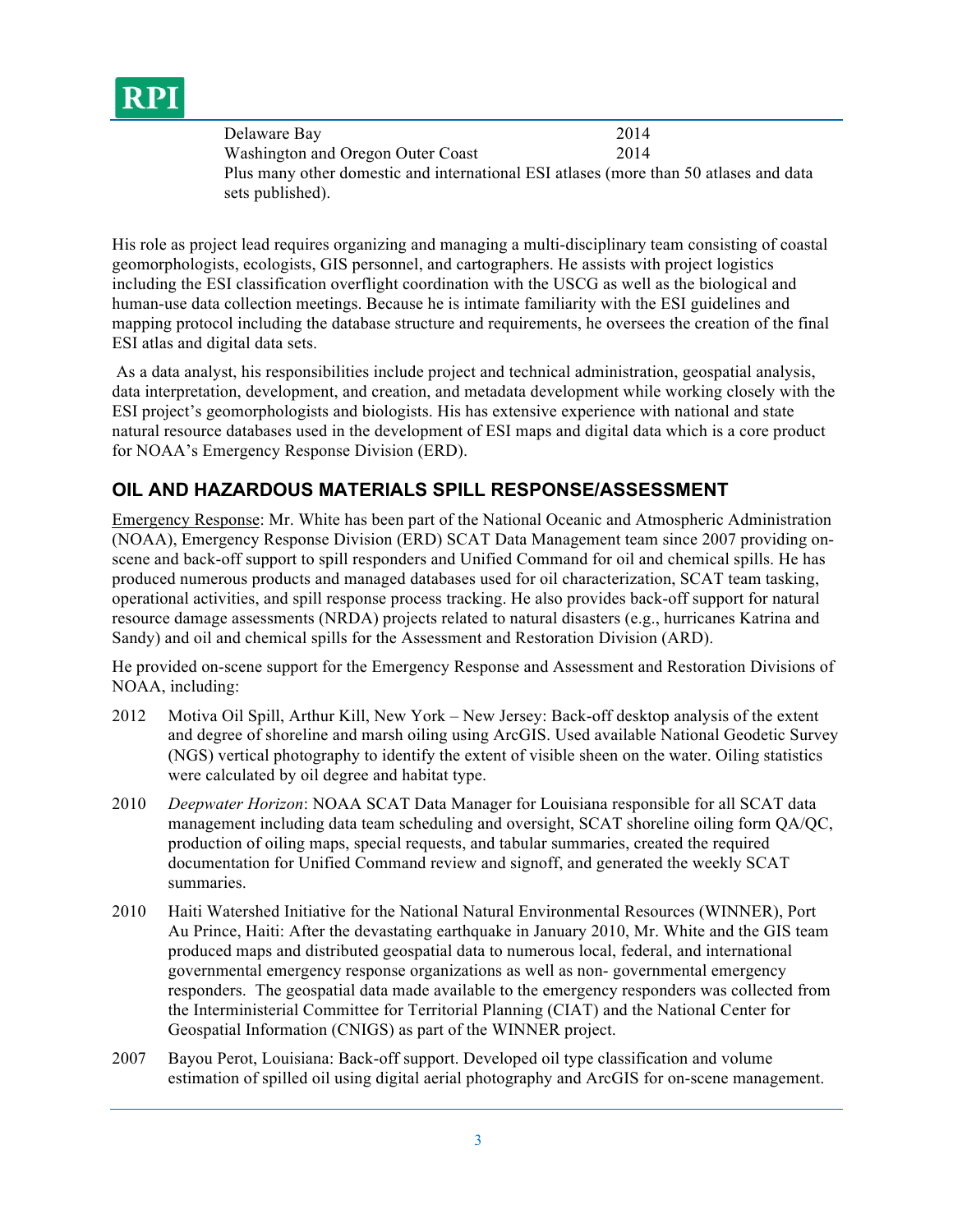

#### Long-term Monitoring:

- 2010 *Exxon Valdez* Bioremediation Surveys, Prince William Sound, Alaska: As a follow-up the 2007 Lingering Oil surveys, he instructed scientists and Ph.D graduate students from the Center for Natural Resources Development and Protection, Department of Civil & Environmental Engineering, Temple University in the survey methods and protocols used during the 2007 surveys. The protocols required identifying locations of potentially buried oil based on sediment type, exposure, and overburden armoring. The team was required to capture detailed subsurface oiling pit descriptions, detailed site sketches, and GPS and photo data. He developed the data structure and data management parameters for the field team.
- 2007 Chalk Point Oil Spill Marsh Impacts Survey, Patuxent River, Maryland: Mr. White was a field team member that collected vegetation condition measurements of belowground biomass, stem density, and stem height for *S. alterniflora* and *S. cynosuroides*. He assisted in writing the technical report following the survey.
- 2007 *Exxon Valdez* Lingering Oil Surveys, Prince William Sound, Alaska: Mr. White was a team lead in a 3 month field effort to survey 150 randomly selected site in Prince William Sound and the Gulf of Alaska to determine the extent of sub-surface oiling based on geomorphology, exposure, and several other factures. The data were used to validate and further develop the ArcGIS Lingering Oil statistical model.

#### Assessment:

- 2004 Buzzards Bay Inlet Protection Strategies, Buzzards Bay, Massachusetts: Data collection, compilation, and creation for development of digital inlet protection strategies using ArcGIS for the Buzzards Bay Geographic Response Plan.
- 2003 Florida Power and Light (FPL), Florida: Conduct geospatial analysis of FPL's hazardous liquid pipelines that intersect with High Consequence Areas (HCA) for the FPL's Integrity Management Program. The final data were also uploaded to the National Pipeline Mapping System.
- 2002 NOAA Louisiana Coastal Risk Assessment: Oil and Gas Infrastructure and Coastal Land Loss Risk Assessment for Louisiana. Data collection, compilation, and creation used to develop spatial risk analysis and software tools to assess risks to coastal oil and gas infrastructure in Louisiana from coastal land.
- 1999 Department of Transportation, Office of Pipeline Safety, Unusually Sensitive Areas, USA: This nationwide project consisted of managing large complex biology, geology, aquifers, sub-surface and surface water drinking data sets as well as a the national liquid pipeline infrastructure data set. A complex GIS model was developed to analyze and identify drinking water resources sensitive to liquid petroleum pipeline spills.

#### **ENVIRONMENTAL IMPACT STATEMENTS / ENVIRONMENTAL ASSESSMENTS**

South Atlantic Literature Synthesis: In 2011, Mr. White coordinated the conversion of a personal geodatabase to ArcInfo coverage export files for delivery to Bureau of Ocean Energy Management (BOEM) for importing into the Technical Information Management System (TIMs), Coastal and Ocean Resource Information System (CORIS) database.

Synthesis of Worldwide Literature on Alternative Energy: In 2007, Mr. White worked with a team Analyst to develop a GIS data dictionary and geospatial mapping parameters for avifauna, sea turtles, benthic habitats, and other spatial data layers affected particularly by wind farms for the Minerals Management Service (MMS).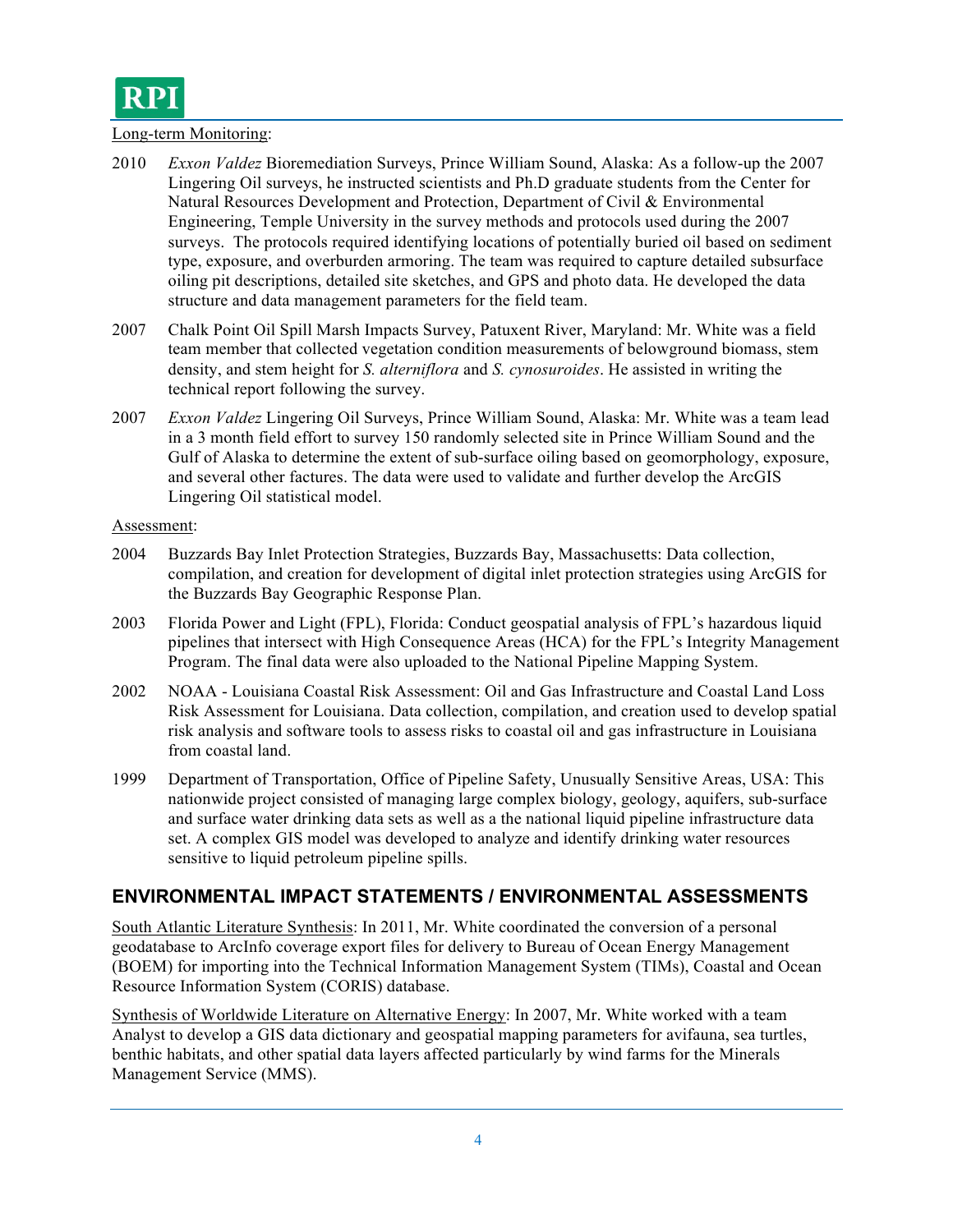

SIEPAC Electric Corridor EIS, Costa Rica: In 1997, Mr. White assisted in the environmental impact modeling, remote sensing, and geospatial analysis using satellite imagery and other available GIS data layers for an electrical transmission system routing corridor aimed at limiting the environmental and social impacts from construction as well as satisfying environmental licensing requirements.

#### **WATERSHED RESTORATION**

Haiti Watershed Initiative for the National Natural Environmental Resources (WINNER), Port Au Prince, Haiti: 2009-2013: Mr. White acted as the US based Project Coordinator. He worked remotely with the Haitian National GIS staff instructing and conducting geospatial analysis and remote sensing projects to produce maps (historic flooding, geology, slope, population density, socio-economic and others), watershed management plans, and land use land cover products and data. He was responsible for the overall geospatial data and database management. His team worked closely with the Inter-ministerial Committee for Territorial Planning (CIAT) and the National Center for Geospatial Information (CNIGS) collecting and cataloging a significant portion of the geospatial holdings from each organization.

## **SELECTED PUBLICATIONS**

- Michel, J., E. Owens, S. Zengel, A. Graham, Z. Nixon, T. Allard, W. Holton, D. Reimer, A. Lamarche, M. White, N. Rutherford, C. Childs, G. Mauseth, G. Challenger, and E. Taylor. 2013. Extent and Degree of Shoreline Oiling: *Deepwater Horizon* Oil Spill, Gulf of Mexico, USA. PLOS One Journal, Manuscript Number: PONE-D-12-39846R2. 19 pp. + figures.
- Beckham, K.R., C.L. Boring, and M. White. 2012. Turning analysis into action: Targeting likely sources of watershed impairment Arc User. Spring 2012:16-19.
- Michel, J., Z. Nixon, J. Dahlin, D. Betenbaugh, M. White, D. Burton, and S. Turley. 2009. Recovery of interior brackish marshes seven years after the Chalk Point oil spill. Marine Pollution Bull. 58:995- 1006.
- Michel, J., Z. Nixon, J. Dahlin, D. Betenbaugh, M. White, D. Burton, and S. Turley. 2008. Monitoring of Recovery of Marshes Impacted by the Chalk Point Oil Spill. NOAA Office of Response & Restoration, Silver Spring, MD. 68 pp. + appendices.
- Locke, C., M. White, J. Michel, C. Henry, J.D. Sellars, and M. L. Aslaksen, Jr. 2008. Use of Vertical Digital Photography at the Bayou Perot, LA Spill for Oil Mapping and Volume Estimation. Proc. 2008 International Oil Spill Conference, May 5-7 2008, Savannah, GA.
- Plank, C., W.T. Holton, M. White, J. Michel, C. Sherman, I. Csato, and C. Sames, 2003. Nation-wide assessment and mapping of drinking water "Unusually Sensitive Areas" (USAs). Proc. 2003 International Oil Spill Conference, American Petroleum Institute Publ. No. 14730 A (CD-ROM).
- Petersen, J., J. Michel, M. White, S. Zengel, C. Lord, and, C. Plank, 2002. Environmental Sensitivity Index Guidelines, Version 3.0: Prepared for the Hazardous Materials Response and Assessment Division, NOAA, Seattle, Wash., NOAA Tech. Memo. NOS OR&R 11, 89 pp. + app
- Zengel, S., M.O. Hayes, J. Michel, M. White, B. Benggio, F. Lopez, E. Mosher, S. Touw, 2001, Integrated planning from the mountains to the sea: environmental sensitivity mapping in the Puerto Rico. Proceedings of the 2001 International Oil Spill Conference , American Petroleum Institute, Washington, D.C.
- Zengel, S., M. Hayes, J. Michel, and M. White, 2000, Integrated Planning from the Mountains to the Sea: Environmental Sensitivity Mapping in the Caribbean. Proceedings of the 2001 International Oil Spill Conference , American Petroleum Institute, Washington, D.C.
- Zengel, S., J. Halls, W. Holton, and M. White, 1999, Environmental Sensitivity Index (ESI) Mapping and GIS Products: Tools for Coastal Zone Management. 1999 Coastal GeoTools Conference, NOAA Coastal Services Center, Charleston, SC.